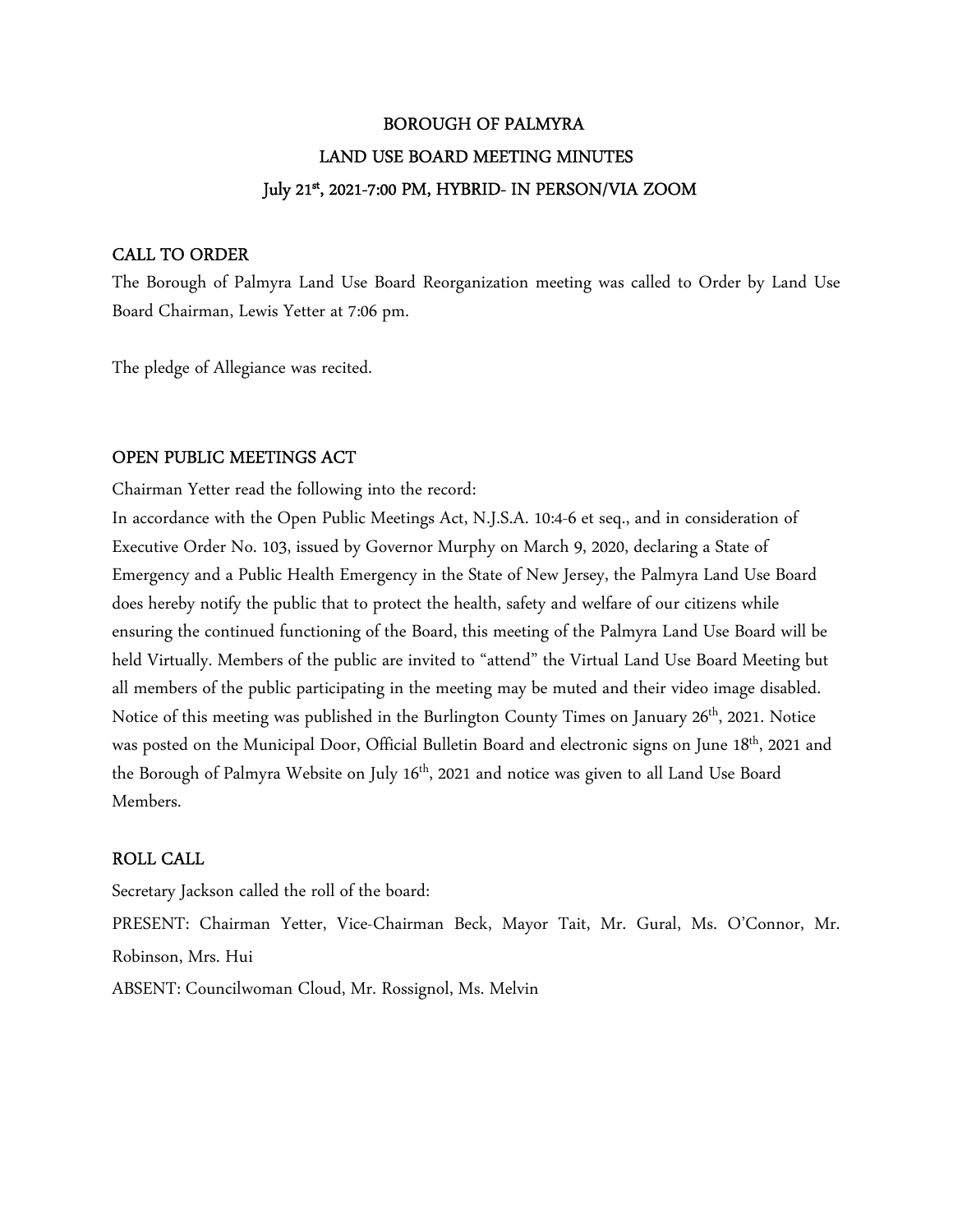#### SWEARING IN

Mr. Brewer then swore in Sharmaine Belton.

Ms. Belton is filling the unexpired term of Brian O'Kane, term ending 12/31/22

#### **CORRESPONDENCE**

Ms. Jackson indicated there was no correspondence. Mr. Jackson noted the Wilco Properties, LLC application was advertised to be heard tonight, however they have postponed and will be heard at the next meeting August 18<sup>th</sup>, 2021.

#### BOROUGH COUNCIL UPDATES

Mayor Tait stated a site visit was held today at the Rt 73. Redevelopment area to see the progress which had been made.

Mayor Tait noted the first reading of the amended parking ordinance 2021-12 was held on July 19<sup>th</sup>, 2021, second and final reading will be held on August  $16<sup>th</sup>$ , 2021.

Mayor Tait stated the Palmyra Nature Cove has opened the Community Garden, where you can pick, plant or weed as you like.

#### OLD BUSINESS

#### Application 2021-LUB04 – Thomas E Weber – 603 Lincoln Avenue, Blk 22-Lot 2

Resolution 2021-14 Memorialization in the Matter of 603 Lincoln Avenue, Blk 22-Lot 2

Chairman Yetter then read Resolution 2021-14:

### BOROUGH OF PALMYRA

#### LAND USE BOARD RESOLUTION 2021-14

## RESOLUTION OF MEMORIALIZATION IN THE MATTER OF 603 LINCOLN AVENUE APPLICATION NO. 2021-LUB04

WHEREAS, Thomas Weber ("Applicant") is the owner of property located at 603 Lincoln

Avenue, Palmyra, New Jersey, more particularly described as Block 22 Lot 2 on the Tax Map of the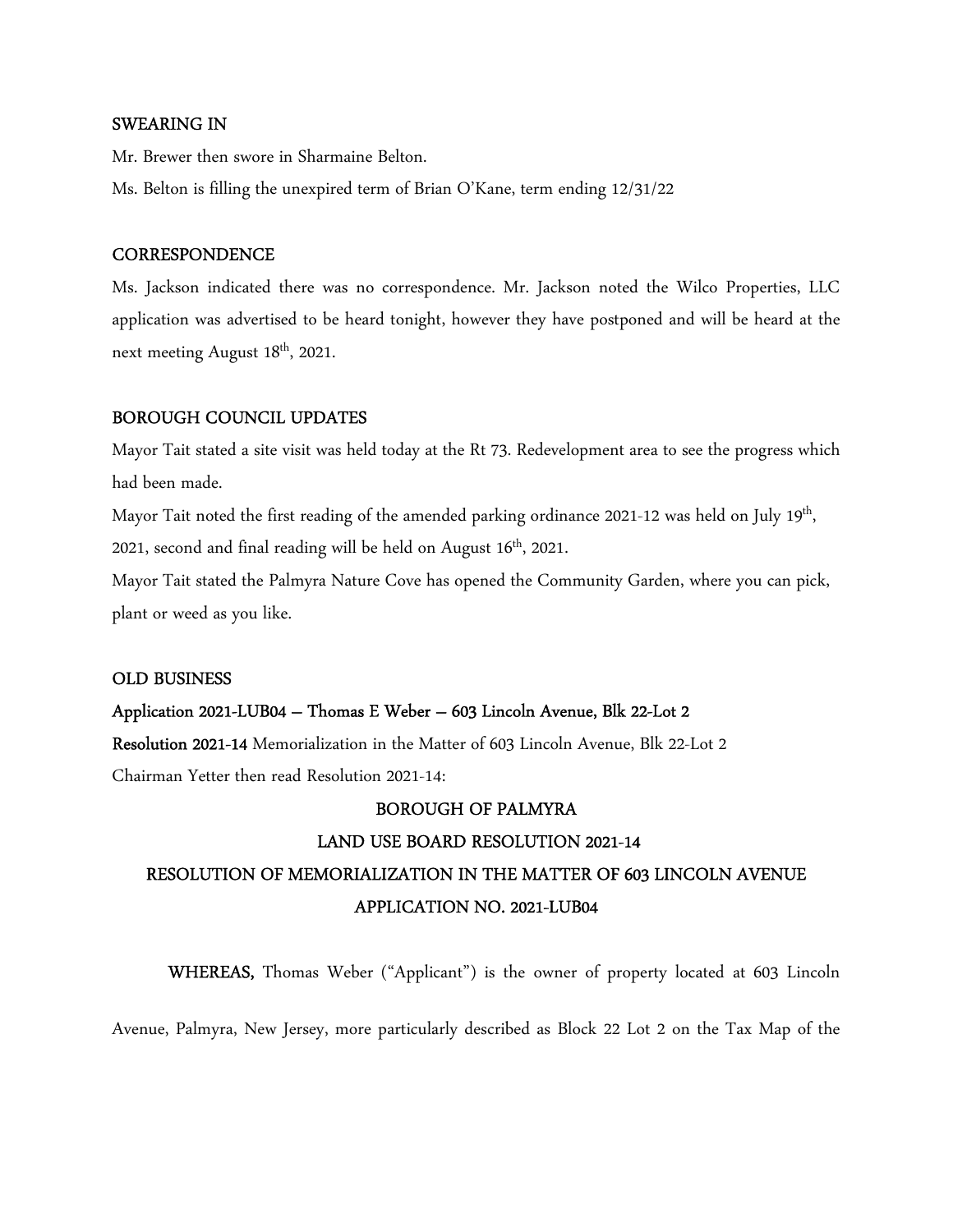Borough of Palmyra, ("Subject Property") which is improved with a single-family two and one-half story residence, shed and free-standing garage; and

WHEREAS, the subject property is located in the R-1 Zone; and

WHEREAS, Applicant filed an application for bulk variances to allow for a third accessory structure (above ground pool) where a maximum of two are permitted and hard surface coverage of 59.9% whereas a maximum of 50% is permitted ("Application"); and

WHEREAS, James Winckowski, P.E. the engineer for the Land Use Board provided a review letter dated May 10, 2021 of the Application which was reviewed by the Applicant; and

WHEREAS, the Planning Board held a public hearing on June 16, 2021; and

NOW THEREFORE, the Palmyra Borough Land Use Board makes the following Findings of Fact and Conclusions with respect to the Application:

1. The Application requires a variance from § 158-16D (4) (R-1 Residential District) which provides for a maximum of 50% hard surface coverage whereas 59.9% is proposed; and a variance from Ordinance No. 2013-1 which permits a maximum of 2 accessary structures, whereas three are proposed.

2. The Applicant submitted and the Board reviewed the following documents in support of the Application:

a. Development Application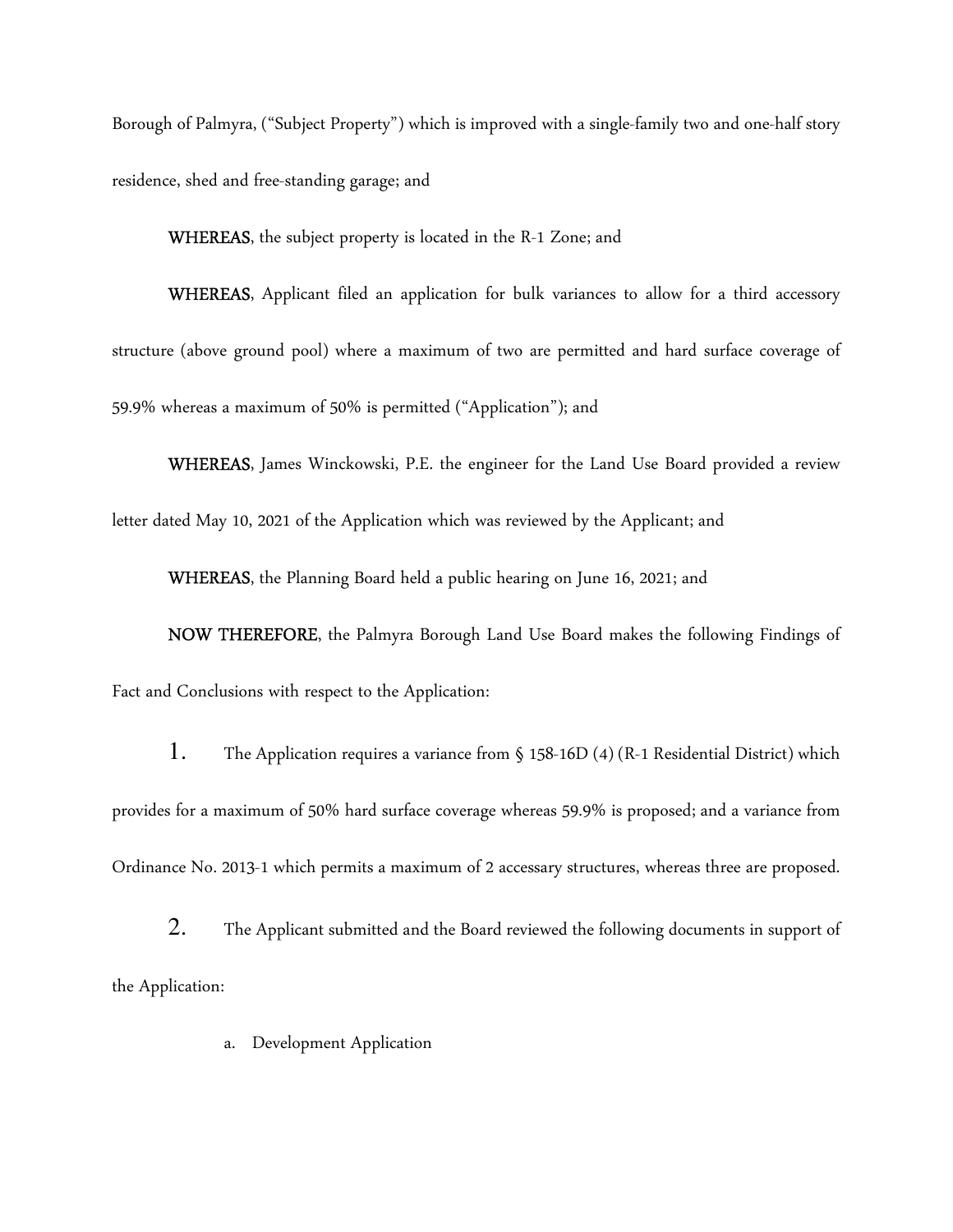- b. Property Survey, dated March 3, 2010 by Robins Associates, with sketch depicting proposed pool location
- c. Pool schematic
- d. Photographs of the Property

3. During the Application, testimony was offered by the Applicant Mr. Weber.

4. Mr. Weber testified about the need for the variance relief. He testified that above ground

pools, garages and sheds are common accessory structures.

- 5. Mr. Winckowski noted that the increase in maximum hard surface coverage is caused by the pool surface, which has a lesser impact than actual hard surface coverage.
	- 6. The testimony offered by the Applicant supports the finding and determination that the

proposed variances for construction of the pool as a third accessory structure and the increase in hard surface coverage is compatible with the adjoining and existing uses, would not impair the intent and purpose of the zone plan or Master Plan and would not be a substantial detriment to the public good.

#### RESOLUTION

NOW, THEREFORE, BE IT RESOLVED, by the Land Use Board of the Borough of Palmyra that the Findings of Fact and Conclusions are hereby adopted as though they were set forth herein at length and made a part of this Resolution; and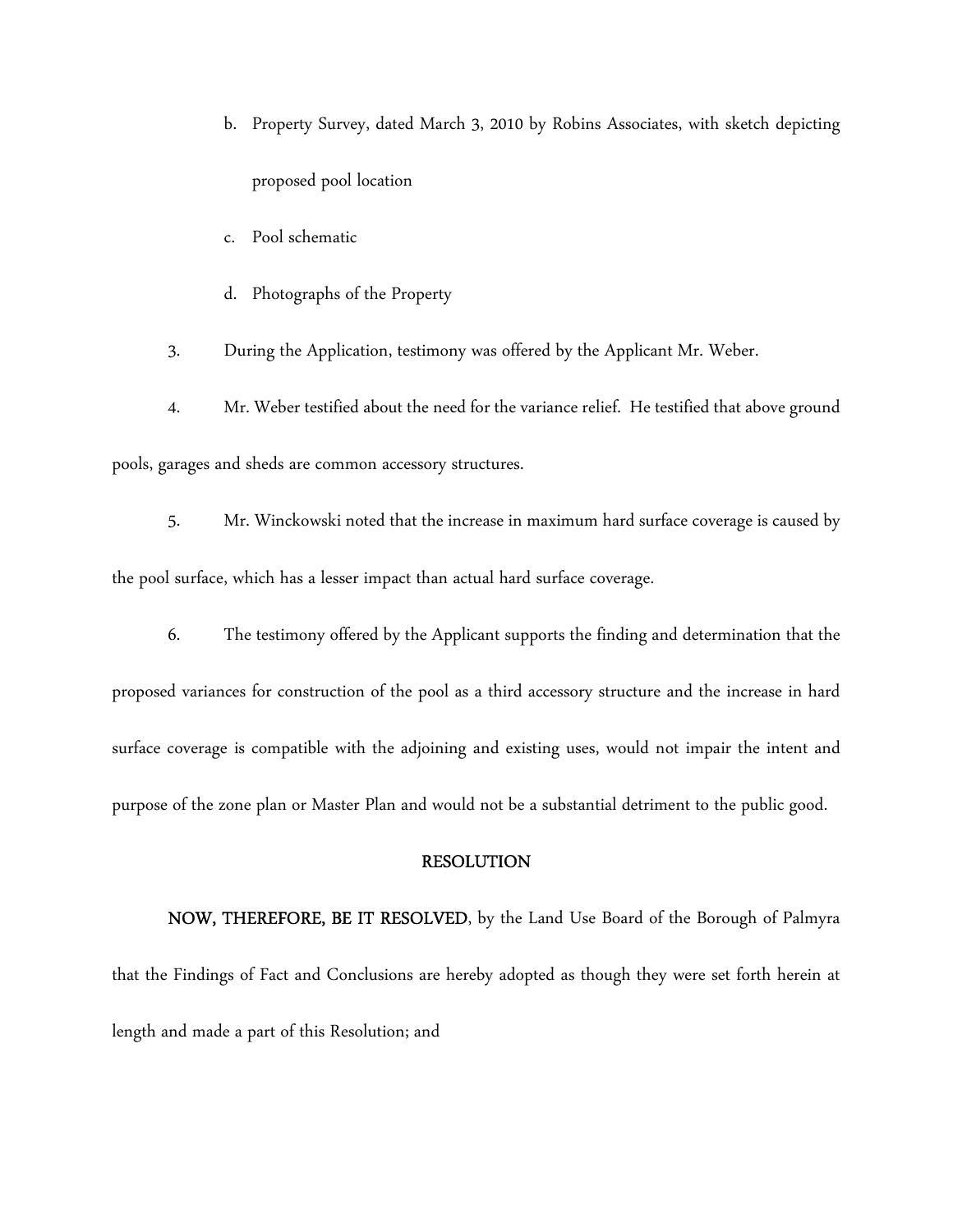BE IT FURTHER RESOLVED, that the relief requested by the Applicant for variances from Section 158-16D (4) of the Palmyra Land Use Ordinance and Ordinance No. 2013-1 as set forth above herein, be and hereby is GRANTED, subject to the following Conditions.

- 1. The Applicant shall comply with all representations placed on the record during the June 16, 2021 hearing.
- 2. The approvals contained in this Resolution are conditioned upon the Applicant receiving and complying with any and all other municipal, county, state and federal approvals required and shall comply with all other municipal, county, state and federal rules and regulations; and

BE IT FURTHER RESOLVED, that the relief requested by the Applicant is subject to all conditions placed on the record during the hearing held on June 15, 2021; and

BE IT FURTHER RESOLVED, that the relief requested by the Applicant is subject to the conditions set forth in the review letter of James Winckowski, P.E.

BE IT FURTHER RESOLVED, that the Applicant shall pay all outstanding professional fees and bills in connection with this Application within thirty (30) days after receipt of billing. Should the Applicant fail to pay such professional fees and bills within thirty (30) days, then the Applicant's approval hereinbefore set forth shall be deemed null and void and said approvals shall be deemed withdrawn with no further force and effect; and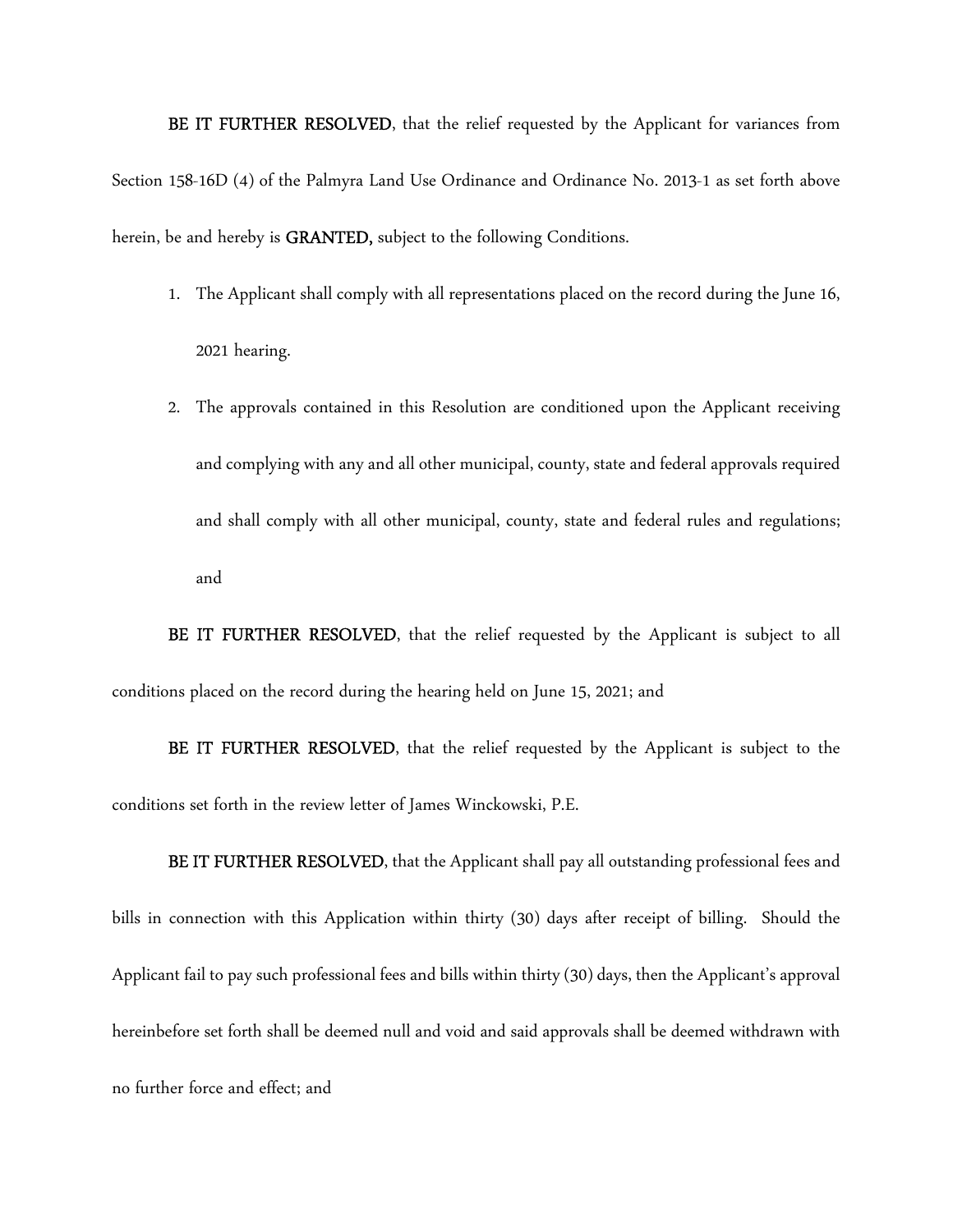BE IT FURTHER RESOLVED, that a certified copy of this Resolution of Memorialization and

Findings of Fact and Conclusions to which it is attached be sent to the Applicant within ten (10) days from the date of adoption, the Borough Clerk, the Borough Construction Official and any other person who may request a copy of the decision; and the Applicant shall publish a brief notice of this in the official newspaper of the Borough of Palmyra.

Chairman Yetter asked for a motion to approve LUB Resolution 2021-14. Mayor Tait made a motion to approve LUB Resolution 2021-14. Mr. Gural second the motion.

Chairman Yetter asked for a roll call vote, at the call of the roll the vote was as follows: AYES: Chairman Yetter, Mayor Tait, Mr. Gural, Ms. O'Connor, Mr. Robinson, Ms. Hui NAY: None ABSTAIN: Vice Chairman Beck ABSENT: Councilwoman Cloud, Mr. Rossignol

#### NEW BUSINESS

## Application 2020-LUB05 - 614 Kennedy, LLC–614 Kennedy Street, Blk 134 Lots 1, 2.02, 2.03, 3 and 13

Kevin Sheehan Esq. of Parker McKay introduced the following applicant and professionals who would will be giving testimony regarding Land Use Board Application 2020-LUB05:

Richard Hagmeyer, Kerbeck Manager

Jim Miller, Professional Planner

Bill Nicholson, Engineer with William Nicholson Associates, P.A.

Mr. Sheehan stated that 614 Kennedy, LLC is an affiliated entity with the Kerbeck Automobile dealership. Mr. Sheehan indicated they purchased the property 614 Kennedy Street, which had previously been used as a mechanic shop and located behind the current dealership several years ago. Mr. Sheehan indicated the application before the board is for a "D" variance to permit the existing building to be used as a service facility with 10 bays and also requesting site plan approval and additional variances identified in the review letter from Mr. Winckowski, Board Engineer.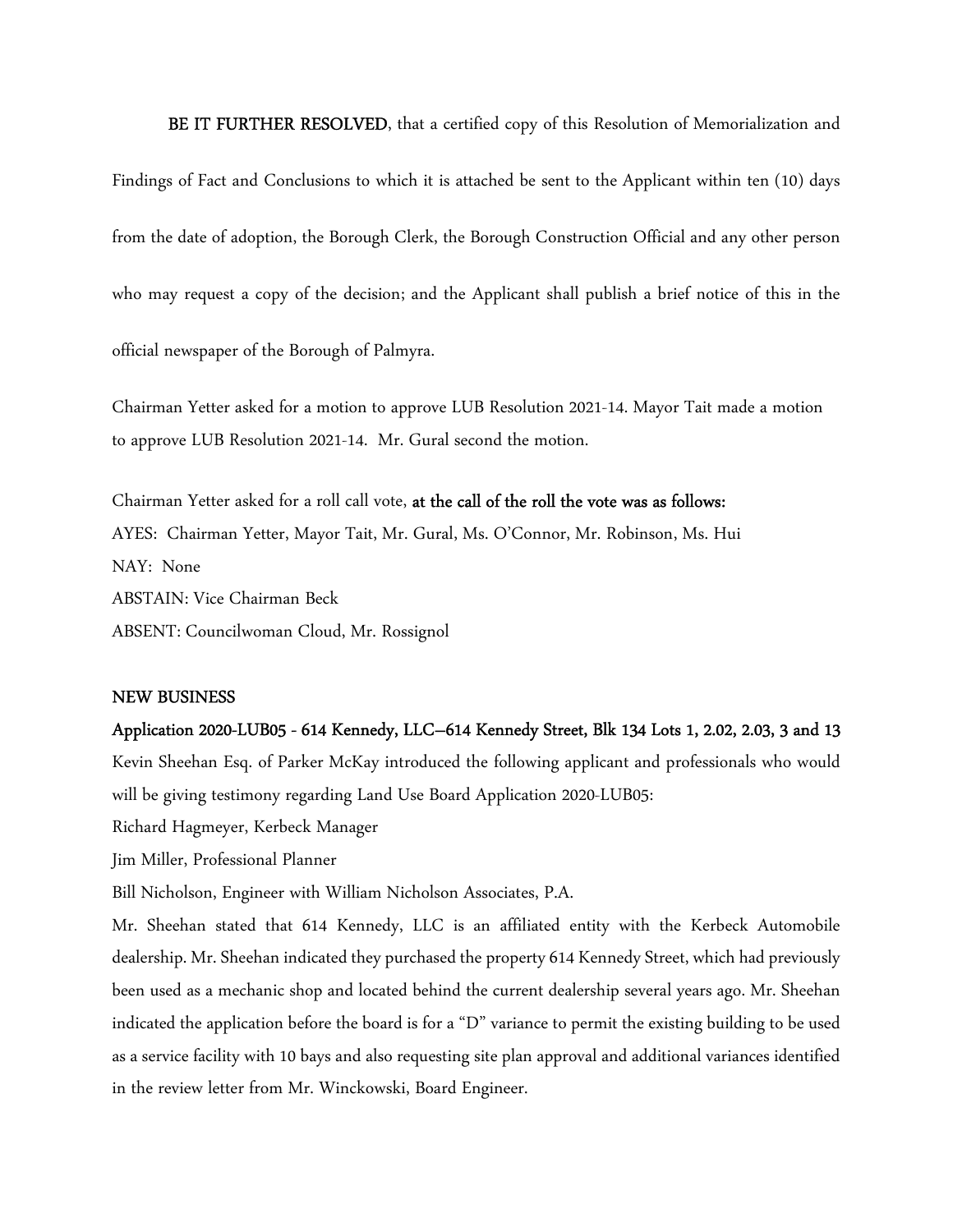Mr. Brewer swore in the following applicant and professionals for testimony regarding Land Use Board Application 2020-LUB05:

Richard Hagmeyer, Kerbeck Manager

Bill Nicholson, Engineer with William Nicholson Associates, P.A.

James Miller, Professional Planner

Mr. Sheehan indicated a waiver was requested from the impact /traffic study. Mr. Winckowski indicated he did not object to that waiver, if testimony was given regarding the number of vehicles that would typically travel to and from the sight. Mr. Sheehan asked Mr. Hagmeyer to speak regarding this site in relation to the other Kerbeck sites and what customer traffic is anticipated at the facility.

Mr. Hagmeyer indicated the facility is across from the main service facility and this facility will be used only for premium brand cars., Bentleys, Rolls Royce, Lamborghinis, etc. Mr. Hagmeyer stated that they really would not be a lot of volume/traffic that would affect traffic in the area. Mr. Hagmeyer indicated a minimal number of customers would be going in that facility most would be going to the main service facility. Mr. Winckowski indicated that was sufficient.

Mr. Hagmeyer indicated what they were trying to do is give the technicians working on the vehicles more space. He noted there would be two mechanics with five bays each allowing vehicles in for service that are dissembled the ability to stay dissembled until parts are received to complete the repair, instead of have to reassemble then dissemble again to complete a repair. Mr. Hagmeyer indicate they were trying to be more efficient. Mr. Hagmeyer indicated customer are not normally allowed in a mechanical shop however on a rare occasion one maybe to explain a particular repair, customers are greeted in the main service facility and porters move the vehicles from location to location on site.

Mr. Sheehan indicated there are 19 parking spaces proposed in the parking lot and 19 parking spaces on Kennedy Street. Mr. Hagmeyer indicated the spaces have been there since the Bridges owned the property and they don't intend to make changes t those spaces. Mr. Hagmeyer indicated parts are delivered to the main facility and technicians will be working in the building Monday thru Friday from 8:00am to 4:00pm. Mr. Winckowski asked Mr. Hagmeyer when the property was purchased and if improvements were made to the spaces on Kennedy. Mr. Hagmeyer indicated the building was purchased in 2017 and a recoating was done to the spaces on Kennedy Street. Mr. Hagmeyer indicated the building is currently being used for storage.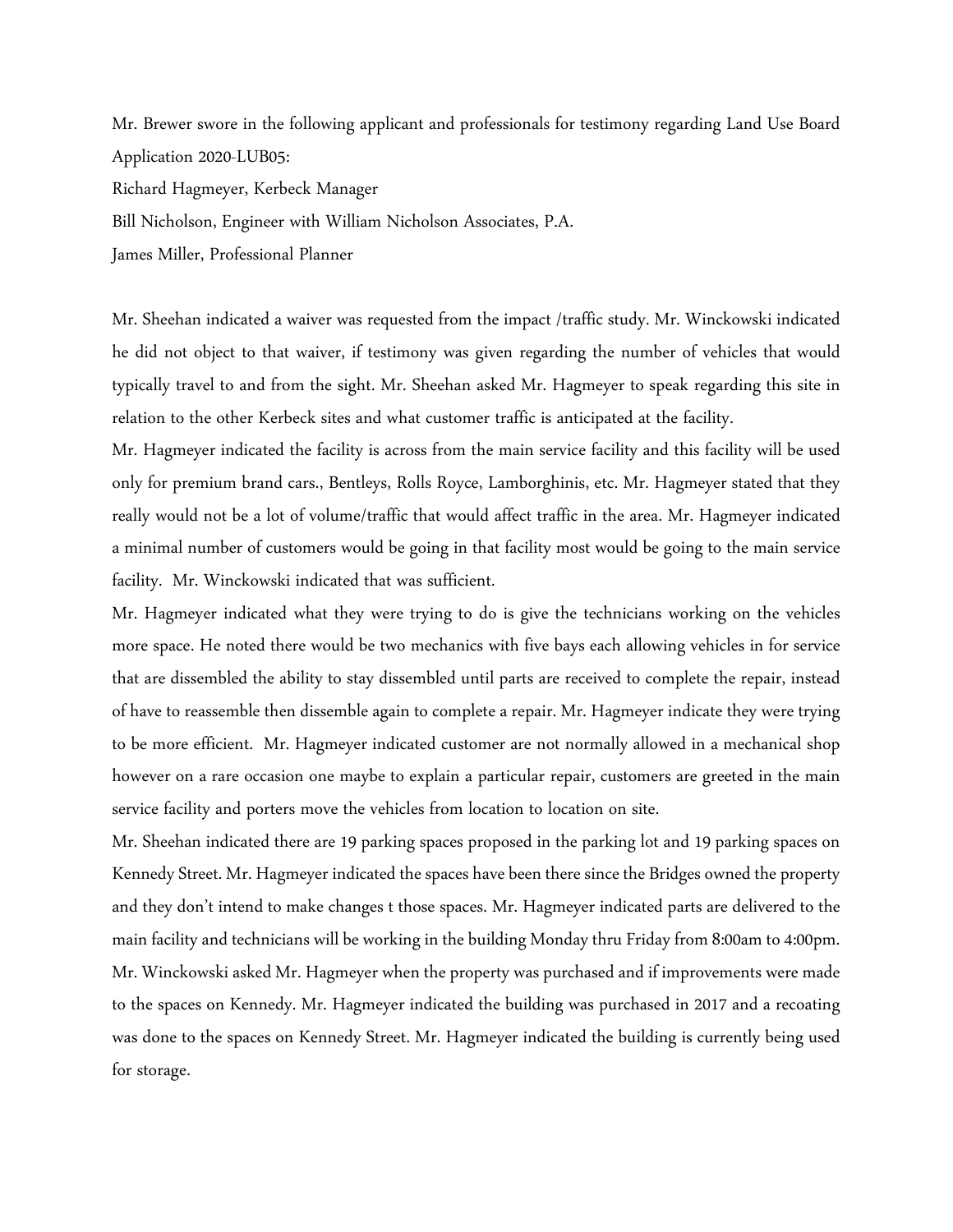Mr. Nicholson indicated be held a BS in Civil Engineering from University of Delaware and has been working in the civil engineering land development field in Burlington County. Mr. Nicholson indicated he has had his own firm for 35 years located in Mt. Laurel.

Mr. Nicholson indicated he prepared the site plan and noted most of the facility already exists, they proposed deleting the 18 parking spaces on Kennedy Street and two spaces in the main parking lot of the building, remove some of the existing stones on the front and Orchard side and create a landscape buffer to adjoining lot 2 which is a residential property, also installing some landscaping between Lot 2 and lot 13.

Mr. Sheehan indicated they were requesting some variances for sidewalks and lighting can you explain. Mr. Nicholson indicated in accordance with Mr. Winckowski's letter, we do not feel the sidewalks are appropriate in the setting now as there is no need for pedestrian sidewalks in this neighborhood. Mr. Nicholson indicated the waiver for the size of the parking spaces on Kennedy which currently exist at 16 ft deep, require a waiver which they also wish to acquire. Mr. Nicholson indicated the accessible parking space proposed which needs to be 18 feet deep in accordance with ADA regulation which they will comply with. Mr. Nicholson indicated they do not anticipate lighting as the public does not use the building.

Mr. Winckowski indicated that although you indicated it is existing, it appears to have been completed without any approvals so currently we would like to clean it up and make the site conform to the code. Mr. Winckowski stated we need to make sure the spaces are 18 feet deep and do not encroach into the travel way of Kennedy Street. Mr. Winckowski noted that a portion of the spaces are in the right-of= way, if the Board is ok with that, but they cannot extend into the travel way. Mr. Winckowski indicate he would work with Mr., Nicholson regarding the parking space and make sure the is adequate space in the travel way for emergency vehicles. Mr. Winckowski indicated the landscape buffer is required. Mr. Winckowski inquired as to when the landscape buffer would be put in. Mr. Hagmeyer indicated in would be in by fall. Mr. Winckowski indicated sidewalks are required along property frontages however the board can make that decision. Mr. Winckowski noted there is sidewalk partially along Front Street, but there is no sidewalk on the other three frontages. Mr. Winckowski suggested completion of the sidewalk on Front Street.

Mr. Miller indicated he is licensed in the State of New Jersey and certified by the Institute of Certified Planners as a Certified Planner.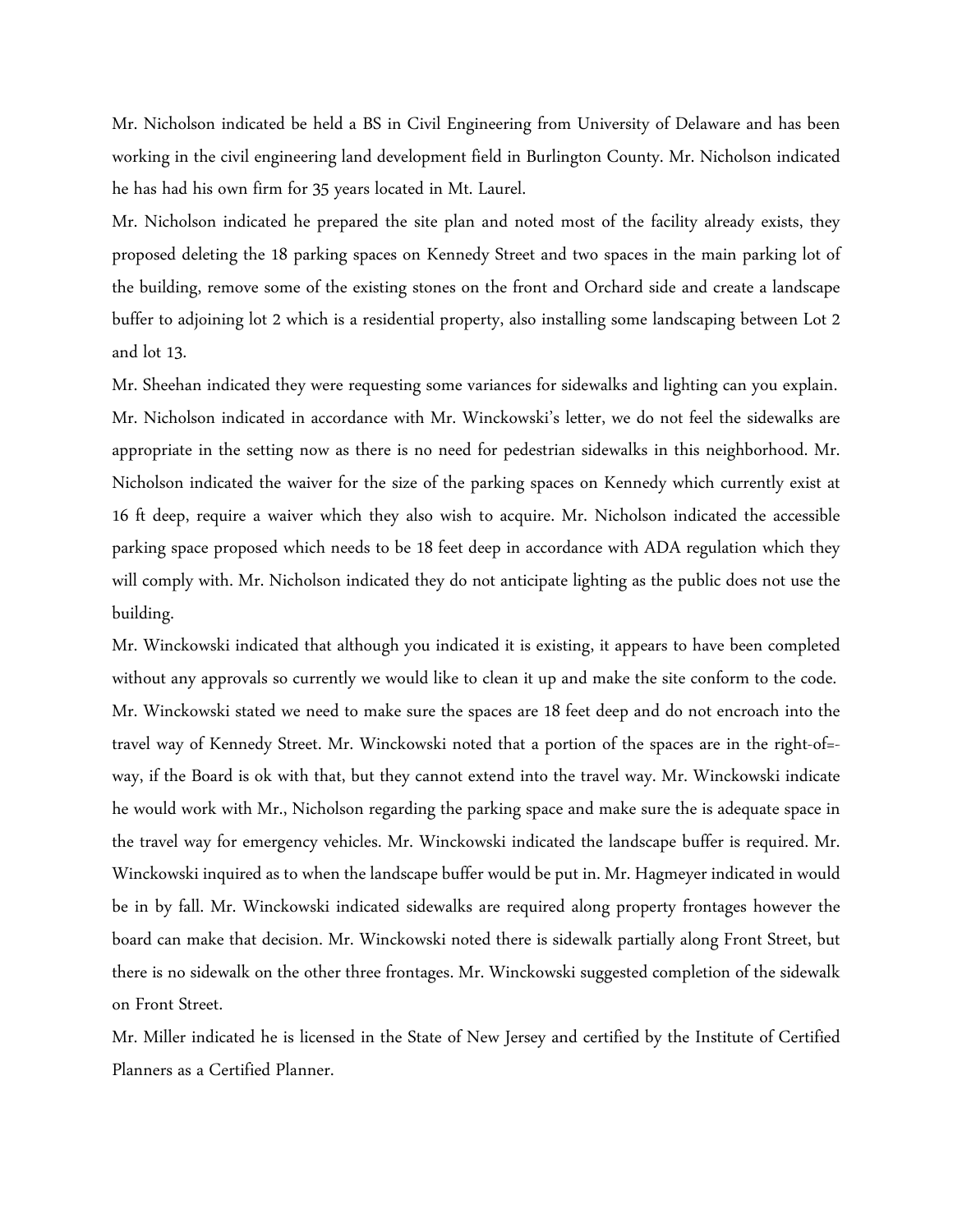Mr. Miller indicated he had reviewed the application and noted the property is zoned I (industrial) noting the North of the located are a series of commercial Kerbeck buildings; east is a residential garage and an apartment building; south four single detached homes zoned R-1 and to the west are portions of the Kerbeck dealership and those areas are zoned HC (highway commercial), noting the existing site was formally a machine shop. Mr. Miller indicated the proposed use is significantly less intensive than the use that was present on the site in prior years. Mr. Miller indicated they were seeking a "D" use variance as the auto repair and parts facility is not a permitted use in an industrial zone. Mr. Miller noted there were also "C" variances outlined earlier in the hearing. Mr. Miller indicated the positive reasons why he felt the variances sought should be granted, they include purpose A, purpose G and purpose N of Land use Law. Mr. Miller indicated the property is suited for the purposed use as the site has an existing building and parking lot which are ideal for the use purposed, the building was formally used as a machine shop and is readily adaptable to the proposed auto service use; the parking does not meet the letter of the code but the use is going to be intergraded into the overall Kerbeck dealership which has plenty of parking and the site will only have two employees so the parking is more than adequate. Mr. Miller indicated the parking spaces on Kennedy and because the garage bays open onto that road are factors which justify relief of the sidewalk requirement. Mr. Miller indicated he felt the use was also suited because of the surrounding and established land use patterns around it. Mr. Miller also noted this use also puts the building which was vacant into a productive use. Mr. Miller indicated he did not believe there was any detriment to the use of the public and will not impair the intended use of the zone plan.

Chairman Yetter asked for a motion to open to the public:

Mayor Tait made a motion to open to the public for comment. Mr. Gural second the motion.

All voted in favor of the motion.

Chairman Yetter asked if anyone from the public wanted to make a comment:

Ms. Lindsay from Front Street asked if Kennedy Street would utilize to bring in vehicles rather than Front Street. Ms. Lindsay testified that there are many speeding cars and carrier trucks up and down her street. She noted that many children are in the area and she was concern that those heavy-duty trucks, speeding cars and trailers would hurt someone. Ms. Lindsay indicated that Kerbeck keeps their property clean and she would like to see the sidewalks installed. Mrs. Lindsay indicated the vehicle carriers speed down Front Street, where children are playing, if they could be redirected to go down Kennedy Street that would be great. Mr. Hagmeyer indicated he would look address it, noting they should be coming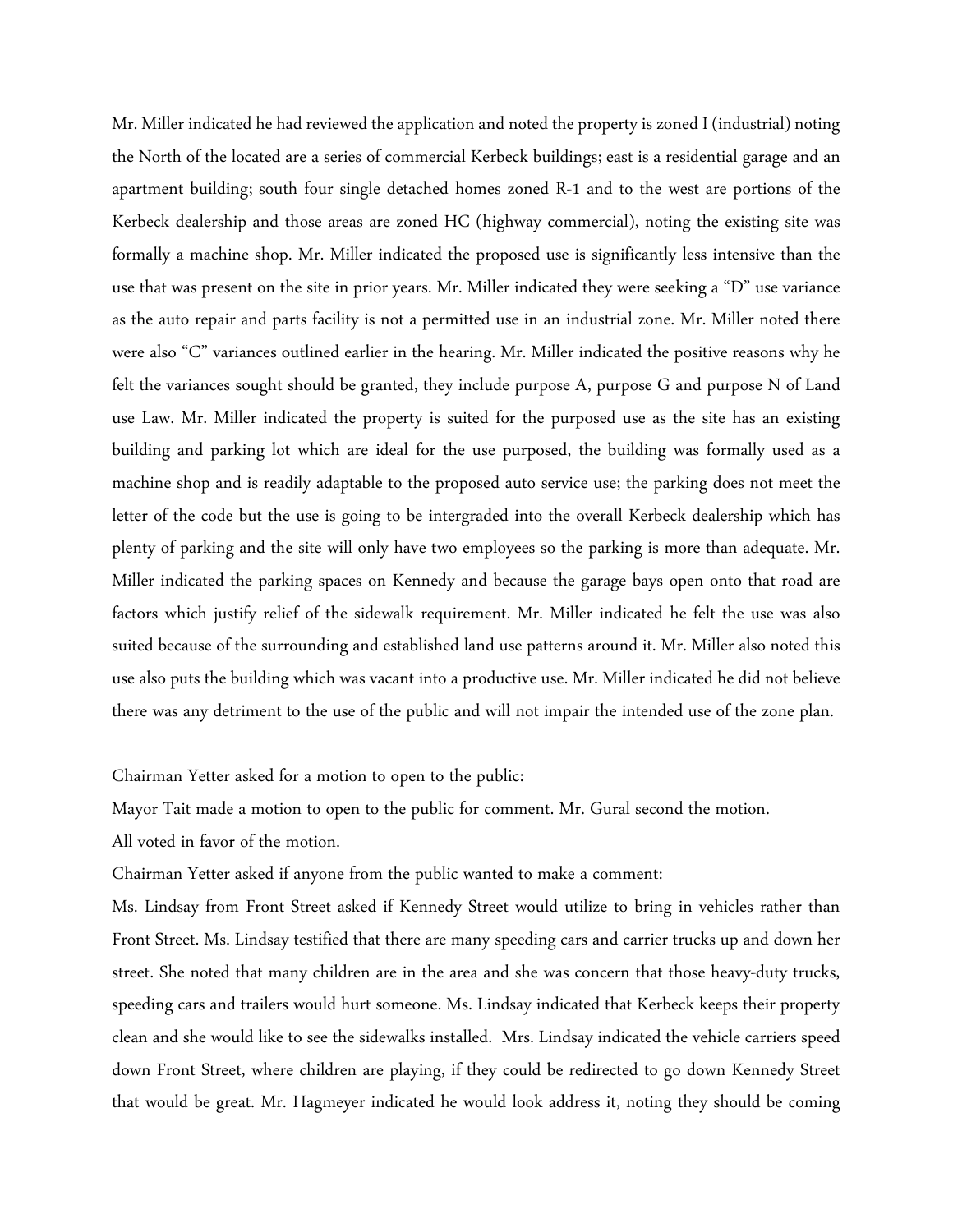down Rt 73 and turning onto Kennedy. Mr. Hagmeyer indicated the trucks are coming from GM and they would send them a letter indicating the driver can not go that way.

Ms. Kelly asked what the plan use is of the existing bays is once the new bays are constructed. Mr. Hagmeyer indicated the existing bays will be used will be shared by the two technicians that are working in that building. Ms. Kelly asked if new safety features are being installed in the new bays that don't existing in the old ones. Mr. Hagmeyer indicated if was unsure at this point in the project.

Chairman Yetter requested a motion to close to the public for comment.

Mayor Tait made a motion to close to the public for comment. Vice-Chairman Beck second the motion. All voted in favor of the motion.

Chairman Yetter asked if there were question or comments from the Board or the professionals. Mr. Winckowski indicated the sidewalk issue had not been resolved. Mr. Winckowski indicated the resident requested the sidewalks be installed on the Front Street side and if the were coming before the board with a new application they would be required. Mr. Winckowski indicated is does make sense to extend the sidewalk along Front Street and potentially along the portion of Orchard to tie in the where the existing paved area along Orchard that continues around to Kennedy Street. Mr. Winckowski noted they were also going to remove some of the stone at existing along the curb line of Orchard and Front to put in a green space to separate the parking lot from the curb. Mr. Winckowski indicated that if approved he would work with the applicant and their engineer to develop a stripping plan along Kennedy to make sure the parking is maintained correctly.

Mr. Gural asked Mr. Winckowski to clarify where he recommended the sidewalk be placed.

Mr. Winckowski indicated from the middle of the property on Front Street where it exists, continuing sidewalk on Front to the corner wrapping around and across lot 13 and tying into where the asphalt along the frontage of Lot 1. Connecting to Orchard where a defined drive way can be place so there is a defined driveway for cars to go in and out. Mr. Hagmeyer indicated he would be willing to install the sidewalk and apron as indicated by Mr. Winckowski.

Chairman Yetter asked for a motion to approve the site plan with the "D' and "C" variances presented with the following four conditions:

The buffering landscaping will be installed by the fall

The applicant will copy the board with it contact to GM and other entries which deliver vehicles to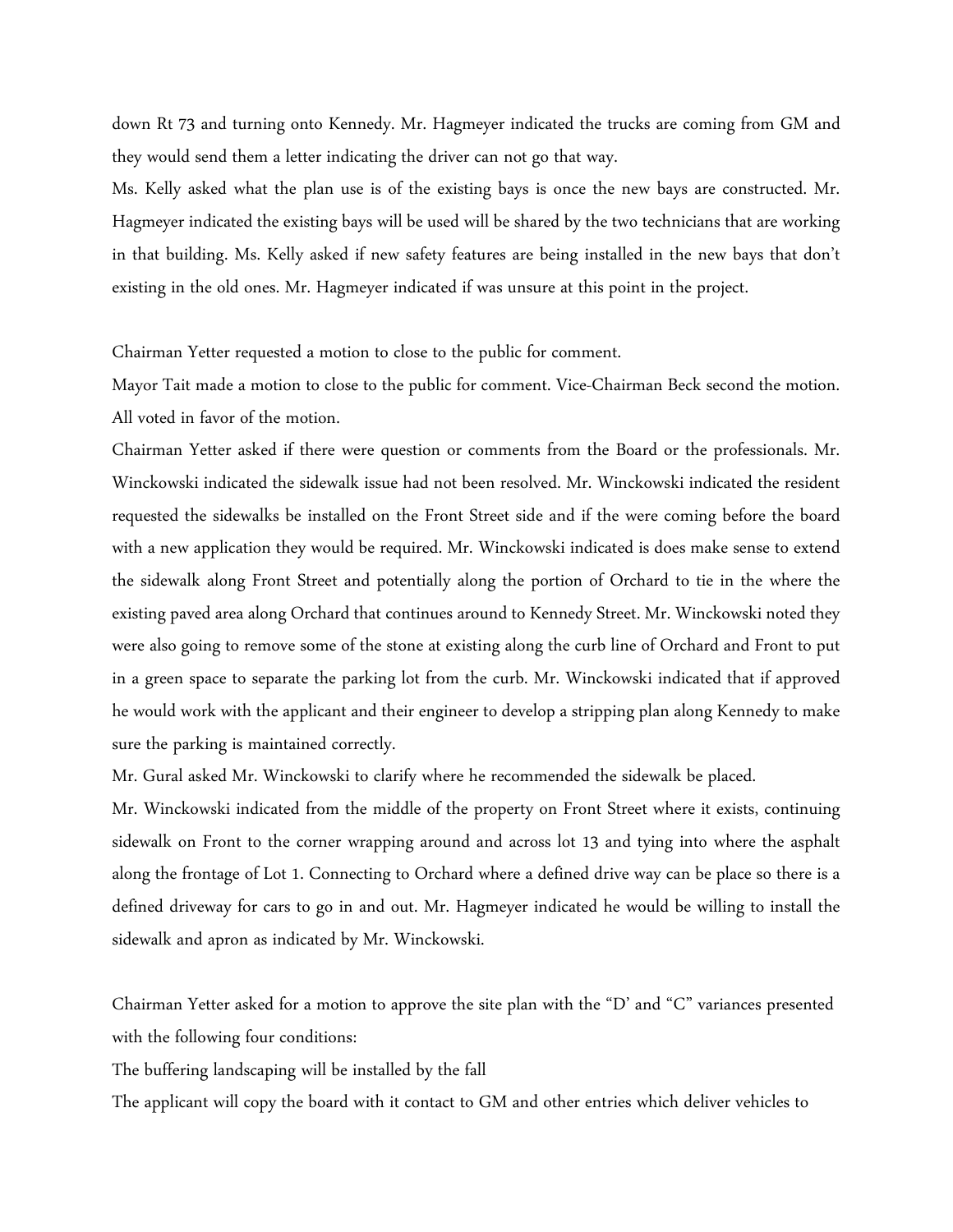Kerbeck with a reminder that they do not use Front Street

Application amended to provide for installation of sidewalk on Front Street that continues down to Orchard Avenue and a defined apron entrance to the parking lot location to be agreed upon and Review by the board engineer, for Application 2020-LUB05 614 Kennedy, LLC – 614 Kennedy Street, Blk 134 Lots 1,2.02.2.03 and 13.

Vice-Chairman Beck made a motion to approve Application 2020-LUB05 614 Kennedy, LLC. as noted, by Mr. Brewer. Mr. Gural second the motion.

Chairman Yetter asked for a roll call vote, at the call of the roll the vote was as follows: AYES: Chairman Yetter, Vice-Chairman Beck, Mr. Gural, Ms. Belton, Ms. O'Connor, Mr. Robinson, Ms. Hui NAY: None ABSENT: Mr. Rossignol, Mrs. Melvin

## PUBLIC COMMENT

Chairman Yetter asked anyone making comments to state their name and address for the record. Chairman Yetter asked for a motion to open to the public for comment.

Mayor Tait made a motion to open the meeting to the public for comment. Vice-Chairman Beck second the motion.

All voted in favor of the motion.

Jerry Caruso asked if any thing else was required of him for the signing off of the board on the deeds, and getting them recorded. Mr. Winckowski indicated he saw the county approval come in but has not seen the revised plans or descriptions. Mr. Caruso indicated he had dropped them of them off at Mr. Winckowski's office yesterday morning. Mr. Winckowski indicated he would locate them review them and if ok would give the sign off for the Board Chairman to sign off on them. Mr. Winckowski indicated the deeds (hard copies) should be sent to Ms. Jackson.